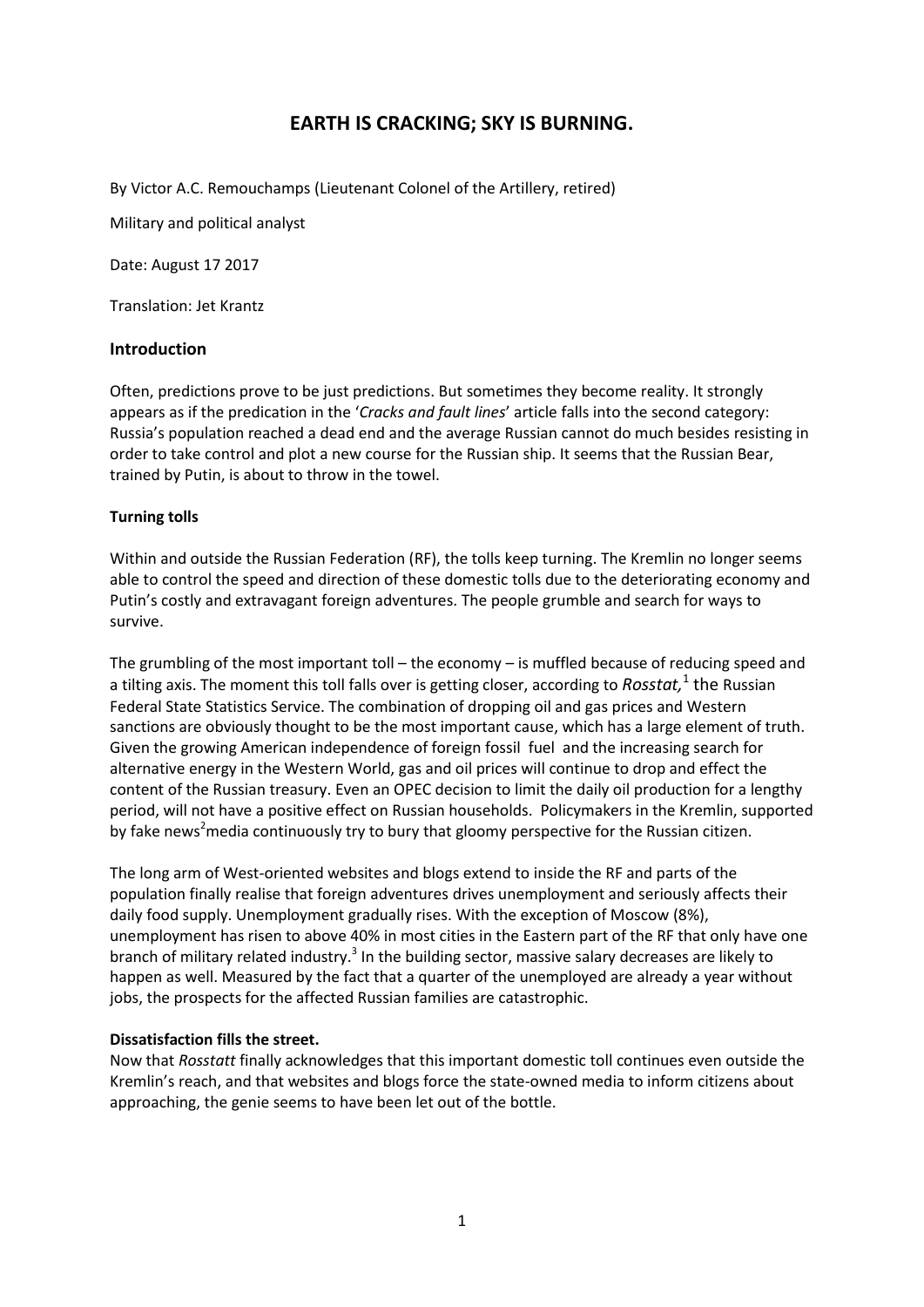

Joeri Michailov in his Volvo. The Three Wise Monkeys on the poster represent the big state-owned broadcasting stations (Rossija 24, Channel One, NTV) that ignore the protest. Beneath it says "Independent Russian media?". On the banner: "No to Platon" @ Arthur Bondar

Truckers in particular took the initiative here. Because of the recently introduced toll tax PLATO, truckers need to hand in 50% of their income to fill in gaps of the government. No wonder they disagree and demand that the new PLATO law is lifted immediately. Also, they demand the abolishment of the – as the Kremlin calls it – traffic tax, ending extortion and corruption when weighing the truck and cargo, better working conditions and another method to determine fuel tax.



Foto: Euromaidan press .com

The way Medvedev responded shows that he underestimates the seriousness of the truckers and the power of their actions. On the one hand, he announced that the new PLATO tax system will be applied to long distance bus companies as well; on the other hand he tries to marginalise the truckers' demands by not giving publicity to their strikes. With that, he intensified the truckers' anger as well as that of bus drivers. Protests, demonstrations and strikes are spreading unchecked.

In Kazan, a new interregional movement of truckers founded a central check-in to coordinate the fight against the PLATO tax system. The majority of the population of Volgograd supports the truckers' strike, as do the *Buryats*, a local population in the Russian Far East. In Novgorod Veliki, truckers started to protest to reinforce their demands. Oryol has seen a sharp rise in the numbers of strikers. In Kurgan, the official State representatives entered into conversation with the striking truckers. The President of Dagestan was forced to agree to an interview with a local television channel and attempted to justify the PLATO tax system.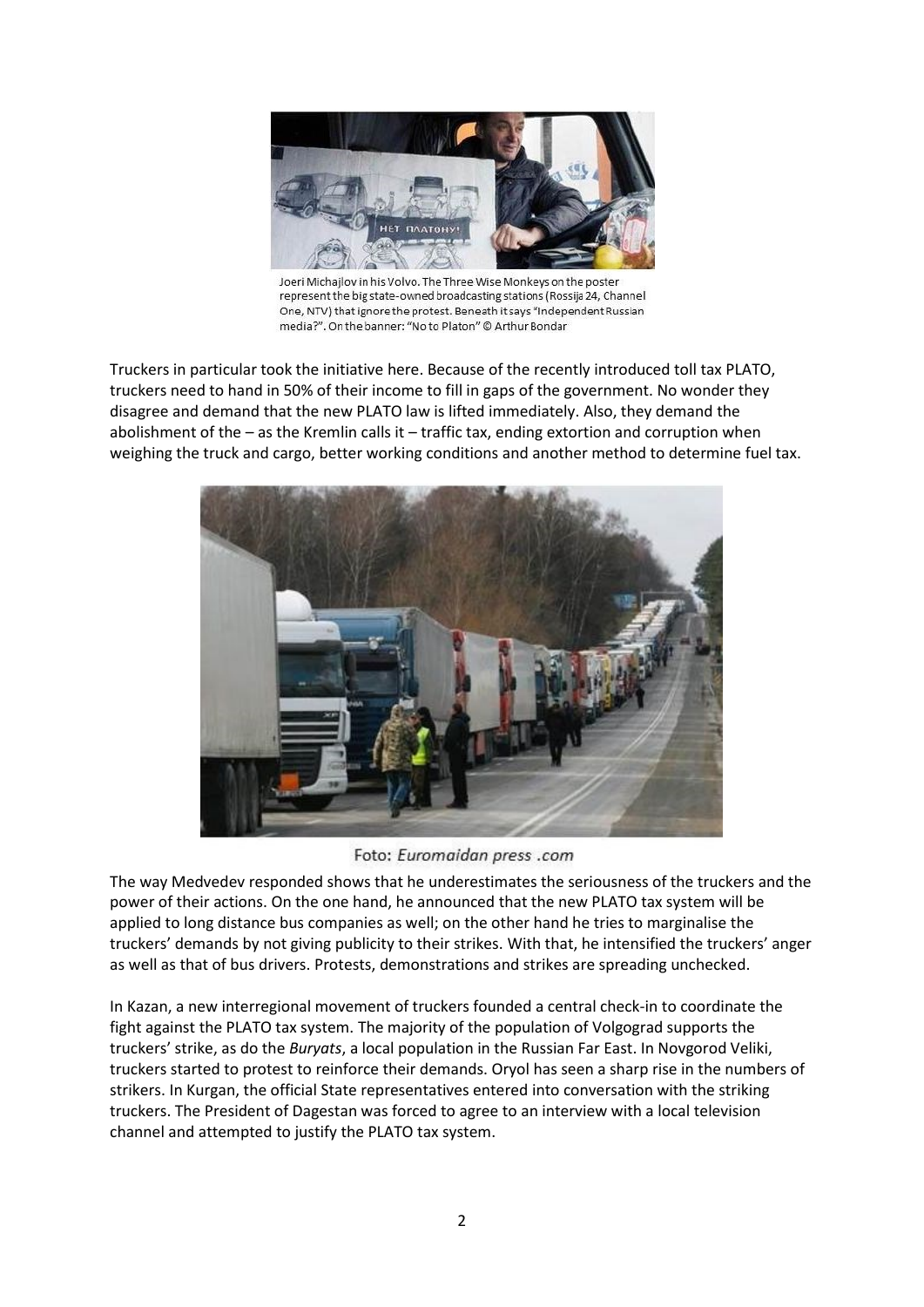The truckers also set in motion other occupational groups. Scientist of the famous Pulkovo astronomical observatory<sup>4</sup> undertook action to prevent the looming closure of their facility. In Novosibirsk, a large group of citizens protested against the rise of the local gas, water and electricity rates, and Samara's pensioners protested against the reduction of their pensions. In Moscow, citizens demonstrated the disregard of the commemoration of Chernobyl (1984). Teachers raised their concerns with the Ministry of Education about intolerable working conditions. And students demonstrated in Saint Petersburg against a possible closing of their university.

The decision of the Moscow council to dispossess and demolish large numbers of *Krutshoby* apartment buildings<sup>5</sup> has sparked unrest in Moscow. The average Russian believes that this decision enriches the Putin-elite at the expense of the "common man". This common man became owner of some real estate at the beginning of the nineties and the above-mentioned decision and resulting expropriate procedures force him to hand over the apartment he renovated with his own money to corrupt estate agents. These expropriations gravely damaged the relation between the mayor (and thus the President) and the citizens.

The massive demonstrations on April 29<sup>th</sup> in various parts of the RF, and especially the slogans on the banners, confirm that the common man and woman are at the end of their patience. Tens of thousands were initially mobilized to demonstrate corruption, however, texts on the banners showed an underlying message: they requested an answer to why the Kremlin spends enormous sums of money on the military while citizens have to tighten their belts more and more.



Demolishing of the apartmentblocks. (Foto: Image: Vas Nick via Panoramio)

The riot police forcefully tried to remove banners with the slogan "Putin: enough is enough!". The text also underlined the resistance to Putin's re-election in 2018. Thousands of demonstrators were arrested and more than a thousand were taken to court, amongst which the leader of the activists: Alexei Navalny. *Levada Centrum*, an independent research institute, states that Putin's popularity had dropped to under 50%, the amount needed to avoid the second round of the elections. Only 48% of the electorate would vote in favour of Putin's party<sup>6</sup>.